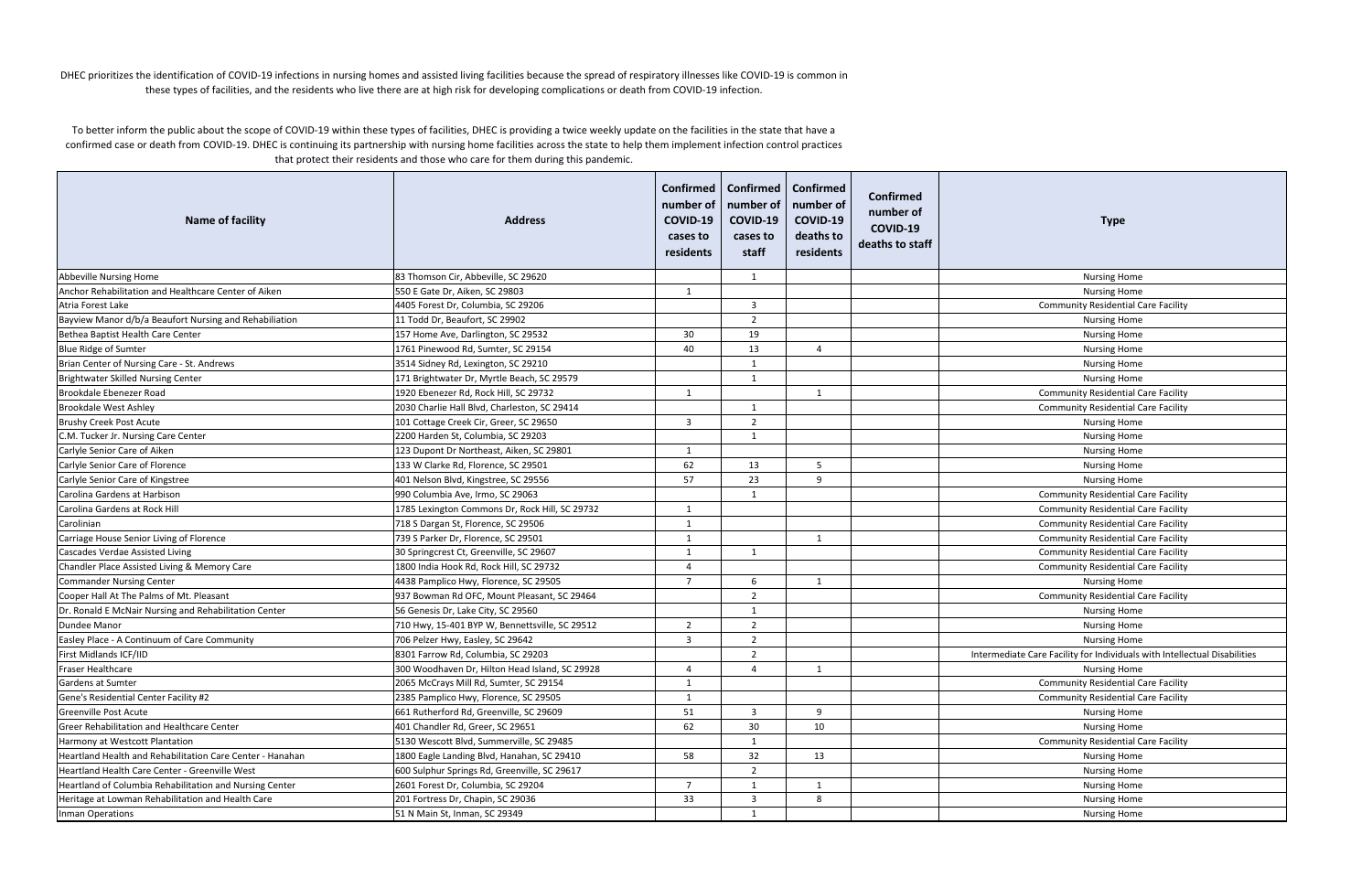| John Edward Harter Nursing Center                                      | 185 Revolutionary Trail, Fairfax, SC 29827                                       | $\overline{2}$          | 3                                       |                         | <b>Nursing Home</b>                                                       |
|------------------------------------------------------------------------|----------------------------------------------------------------------------------|-------------------------|-----------------------------------------|-------------------------|---------------------------------------------------------------------------|
| KershawHealth Karesh Long Term Care                                    | 1311 Roberts St, Camden, SC 29020                                                |                         | - 1                                     |                         | <b>Nursing Home</b>                                                       |
| Lake City - Scranton Healthcare Center                                 | 1940 Boyd Rd, Scranton, SC 29591                                                 |                         | 1                                       |                         | <b>Nursing Home</b>                                                       |
| Lake Marion Nursing Facility                                           | 1527 Urbana Rd, Summerton, SC 29148                                              | 23                      | 11                                      | 8                       | <b>Nursing Home</b>                                                       |
| Laurel Crest                                                           | 100 Joseph Walker Dr, West Columbia, SC 29169                                    |                         | -1                                      |                         | <b>Community Residential Care Facility</b>                                |
| Laurens Street ICF/IID                                                 | 728 Laurens St NW, Aiken, SC 29801                                               |                         | 1                                       |                         | Intermediate Care Facility for Individuals with Intellectual Disabilities |
| Lexington Medical Center Extended Care                                 | 815 Old Cherokee Rd, Lexington, SC 29072                                         | 28                      | $\Delta$                                | 6                       | <b>Nursing Home</b>                                                       |
| Lodge at Wellmore                                                      | 111 Wellmore Dr, Tega Cay, SC 29708                                              | $\overline{2}$          | $\overline{2}$                          | $\mathbf{1}$            | <b>Nursing Home</b>                                                       |
| Loris Rehab and Nursing Center                                         | 3620 Stevens St, Loris, SC 29569                                                 | 19                      | $\overline{4}$                          | $\overline{2}$          | <b>Nursing Home</b>                                                       |
| Magnolia Manor - Greenwood                                             | 1415 Pkwy, Greenwood, SC 29646                                                   |                         | $\mathbf{1}$                            |                         | <b>Nursing Home</b>                                                       |
| Magnolia Manor - Inman                                                 | 63 Blackstock Rd, Inman, SC 29349                                                |                         | -1                                      |                         | <b>Nursing Home</b>                                                       |
| <b>McCoy Memorial Nursing Center</b>                                   | 207 Chappell Dr, Bishopville, SC 29010                                           | 43                      | 16                                      | $\overline{2}$          | <b>Nursing Home</b>                                                       |
| Merrill Gardens at Carolina Park                                       | 3501 Merrill Pl, Mt. Pleasant, SC 29466                                          | $\overline{1}$          | 1                                       | 1                       | <b>Community Residential Care Facility</b>                                |
| Midlands Health and Rehabilitation Center                              | 1007 N Kings St, Columbia, SC 29223                                              | 70                      | 21                                      | 10                      | <b>Nursing Home</b>                                                       |
| Millennium Post Acute Rehabilitation                                   | 2416 Sunset Blvd, West Columbia, SC 29169                                        | 56                      | 28                                      | 6                       | <b>Nursing Home</b>                                                       |
| Mirci Group Home I                                                     | 581 Beckman Rd, Columbia, SC 29203                                               |                         |                                         |                         | <b>Community Residential Care Facility</b>                                |
| Morningside of Beaufort                                                | 109 Old Salem Rd, Beaufort, SC 29902                                             |                         | $\overline{\mathbf{3}}$                 |                         | <b>Community Residential Care Facility</b>                                |
| <b>Morrell Nursing Center</b>                                          | 900 N Marquis Hwy, Hartsville, SC 29550                                          | -1                      | 1                                       |                         | <b>Nursing Home</b>                                                       |
| Mountainview Nursing Home                                              | 340 Cedar Springs Rd, Spartanburg, SC 29302                                      |                         | $\mathbf{1}$                            |                         | <b>Nursing Home</b>                                                       |
| Mulberry Park Units 301 - 306                                          | 714 E National Cemetery Rd, Florence, SC 29506                                   | 9                       | $\overline{7}$                          | 1                       | Intermediate Care Facility for Individuals with Intellectual Disabilities |
| <b>MUSC Health Chester Nursing Home</b>                                | L Medical Park Dr, Chester, SC 29706                                             | -1                      |                                         |                         | <b>Nursing Home</b>                                                       |
| Myrtle Beach Manor                                                     | 9547 Hwy 17 N, Myrtle Beach, SC 29572                                            | $\mathbf{1}$            | $\mathbf{1}$                            |                         | <b>Nursing Home</b>                                                       |
| New Hope Carolinas                                                     | 101 Sedgewood Dr, Rock Hill, SC 29732                                            | 17                      | $\overline{3}$                          |                         | Residential Treatment Facility for Children & Adolescents                 |
| NHC HealthCare Bluffton                                                | 3039 Okatie Hwy, Bluffton, SC 29909                                              | $\overline{4}$          | $\overline{2}$                          | $\overline{\mathbf{3}}$ | <b>Nursing Home</b>                                                       |
| NHC HealthCare Laurens                                                 | 379 Pinehaven St Ext, Laurens, SC 29360                                          |                         | $\mathbf{1}$                            |                         | <b>Nursing Home</b>                                                       |
| NHC HealthCare North Augusta                                           | 350 Austin Graybill Rd, North Augusta, SC 29841                                  | -1                      |                                         |                         | <b>Nursing Home</b>                                                       |
| NHC HealthCare Parklane                                                | 7601 Parklane Rd, Columbia, SC 29223                                             | 3                       | $\overline{2}$                          |                         | <b>Nursing Home</b>                                                       |
| <b>NHC HealthCare Sumter</b>                                           | 1018 N Guignard Dr, Sumter, SC 29150                                             | 1                       |                                         |                         | <b>Nursing Home</b>                                                       |
| Oakleaf Village of Lexington                                           | 800 N Lake Dr, Lexington, SC 29072                                               | 11                      | 6                                       | $\overline{2}$          | <b>Community Residential Care Facility</b>                                |
| Opus Post Acute Rehabilitation                                         | 300 Agape Dr, West Columbia, SC 29169                                            |                         | -1                                      |                         | <b>Nursing Home</b>                                                       |
| Patewood Rehabilitation and Healthcare Center                          | 2 Griffith Rd, Greenville, SC 29607                                              |                         | 1                                       |                         | <b>Nursing Home</b>                                                       |
| Pecan Lane Buildings 201 - 205                                         | 714 E National Cemetery Rd, Florence, SC 29506                                   | 14                      | 18                                      | $\overline{1}$          | Intermediate Care Facility for Individuals with Intellectual Disabilities |
| Pecan, Mulberry, and WAC Building Floating Staff                       | 714 E National Cemetery Rd, Florence, SC 29506                                   |                         | 5                                       |                         | Intermediate Care Facility for Individuals with Intellectual Disabilities |
| Pendleton Manor                                                        | 414 Summit Dr, Greenville, SC 29609                                              | 30                      | 8                                       | $\overline{4}$          | <b>Community Residential Care Facility</b>                                |
| Poinsett Rehabilitation and Healthcare Center                          | 8 N Texas Ave, Greenville, SC 29611                                              | 26                      | 10                                      | $\overline{3}$          | <b>Nursing Home</b>                                                       |
| Presbyterian Communities of South Carolina - Columbia                  | 700 DaVega Dr Lexington, SC 29073                                                | -1                      |                                         | $\mathbf{1}$            | <b>Nursing Home</b>                                                       |
| Presbyterian Communities of South Carolina - Foothills Skilled Nursing | 205 Bud Nalley Dr, Easley, SC 29642                                              | 5                       | $\overline{2}$                          | 1                       | <b>Nursing Home</b>                                                       |
| Prince George Healthcare Center                                        | 901 Maple St, Georgetown, SC 29440                                               |                         | $\mathbf{1}$                            |                         | <b>Nursing Home</b>                                                       |
| Prisma Health Lila Doyle Nursing Facility                              | 101 Lila Doyle Dr, Seneca, SC 29672                                              |                         | $\mathbf{1}$                            |                         | <b>Nursing Home</b>                                                       |
| Pruitt Health - Blythewood                                             | 1075 Heather Green Dr, Columbia, SC 29229                                        | 62                      | 24                                      | $\overline{7}$          | <b>Nursing Home</b>                                                       |
| Pruitt Health - Columbia                                               | 2451 Forest Dr, Columbia, SC 29204                                               | 5                       | 6                                       |                         | <b>Nursing Home</b>                                                       |
| Pruitt Health - Ridgeway                                               | 213 Tanglewood Ct, Ridgeway, SC 29130                                            | 68                      | 14                                      | $\overline{4}$          | <b>Nursing Home</b>                                                       |
| Pruitt Health - Rock Hill                                              | 261 S Herlong Ave, Rock Hill, SC 29732                                           | 10                      | 11                                      |                         | Nursing Home                                                              |
| Pruitt Health - Walterboro                                             | 401 Witsell St, Walterboro, SC 29488                                             | 19                      | -3                                      | 1                       | <b>Nursing Home</b>                                                       |
| Rapha Residential Care                                                 | 3959 Fish Hatchery Rd, Gaston, SC 29053                                          | 1                       |                                         |                         | <b>Community Residential Care Facility</b>                                |
| Rehab Center of Cheraw                                                 | 1150 State Rd, Cheraw, SC 29520                                                  | $\overline{\mathbf{3}}$ | 1                                       |                         | Nursing Home                                                              |
| Ridge Rehabilitation and Healthcare Center                             | 226 W A Reel Dr, Edgefield, SC 29824                                             |                         | $\overline{2}$                          |                         | <b>Nursing Home</b>                                                       |
| Ridgeway Manor Healthcare Center                                       | 117 Bellfield Rd, Ridgeway, SC 29130                                             |                         | 1                                       |                         | <b>Nursing Home</b>                                                       |
|                                                                        | 2327 Brian Christopher Dr, Great Falls, SC 29055                                 |                         |                                         |                         | <b>Community Residential Care Facility</b>                                |
| Riley's Residential Care                                               |                                                                                  |                         | $\mathbf{1}$                            | 1                       |                                                                           |
| Rock Hill Post Acute Care<br>Rolling Green Village Healthcare Facility | 159 Sedgewood Dr, Rock Hill, SC 29732<br>1 Hoke Smith Blvd, Greenville, SC 29615 | $\overline{2}$          | $\mathbf{1}$<br>$\overline{\mathbf{3}}$ |                         | <b>Nursing Home</b>                                                       |
|                                                                        |                                                                                  | 13                      |                                         | $\overline{\mathbf{3}}$ | <b>Nursing Home</b>                                                       |
| RoseCrest Community Residential Care                                   | 200 Fortress Dr, Inman, SC 29349                                                 |                         | $\mathbf{1}$                            |                         | <b>Community Residential Care Facility</b>                                |